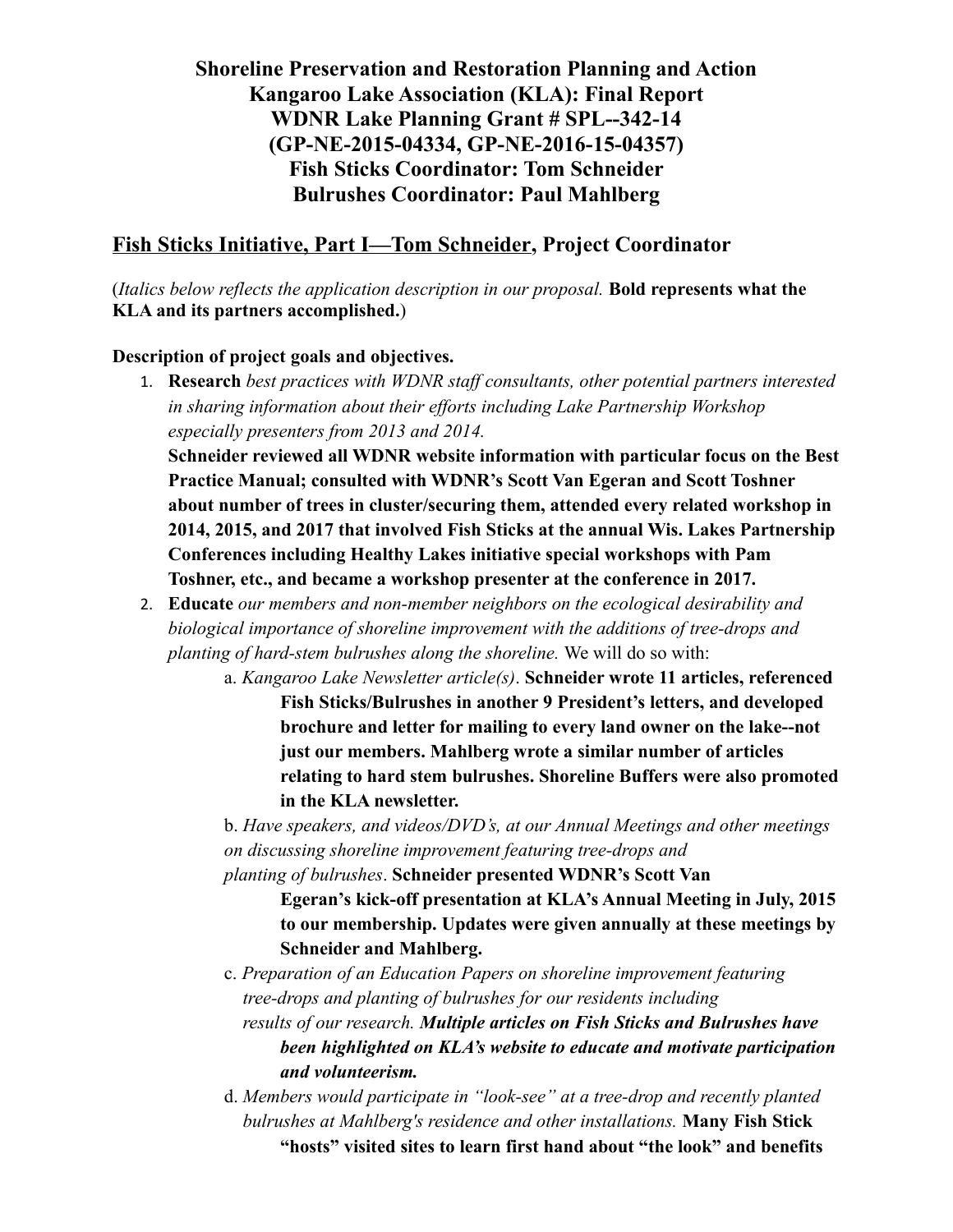**of placing Fish Sticks and bulrushes on their property. Schneider hosted the Ridges' "Festival of Nature" groups (2015) and the Clark Lake leader (ongoing) to teach about Fish Sticks as well as Hagenow and Leach hosted a group of Great Lakes' shoreline enthusiasts at three sites (2017).**

- e. *Promote "show and tell" modeling through 'peer to peer' education.* **Occurred throughout 3-year process.**
- f. *Place resource materials on our KLA website's Learning Center.* **Completed. Visit: www.kangaroolake.org website and view materials in the "Fish and Fowl" web pages.**
- g. *Work with local media outlets to publicize our efforts and to motivate our members to want to be part of this effort. Schneider and The Nature Conservancy staff engaged multiple media outlets with coverage aimed at educating the public, affirming our members, and our KLA's leadership in this stewardship initiative, and showcasing public/private partnerships with WDNR, The Nature Conservancy, and local business volunteers including:*
	- *Milwaukee Journal Sentinel statewide: ¾ of full page story*
	- *WLUK TV Green Bay: 2 feature stories*
	- *Radio Interviews in Door County: 4 on air interviews*
	- *Peninsula Pulse Door County: 3 large stories and 3 press release stories*
	- *Door County Magazine: 1 story*
	- *Door County Advocate: 1 story; 3 mentions*
	- *Green Bay Press Gazette: 1 story and 2 additional mentions*
	- *Sheboygan Press: 1 press release story*
	- *WDNR Magazine Story: 1*
	- *Placed links to all stories on our KLA website*
	- *Placing all stories and links on The Nature Conservancy website.*

 *These efforts highlighted the significance of this effort and contributed to motivating lake owners and volunteers to participate.*

3. *To encourage members to volunteer to participate in the shoreline improvement program. During this 3-year period we will seek to encourage landowner(s) to participate in the tree-drop program, as well as planting of bulrushes along their shoreline even if they are not physically able to help with placement of trees or planting of bulrushes.* **We achieved 19 homeowners to host 24 sites of 3-tree Fish Sticks complexes placing 78 35-55 feet long trees over the three year grant period. We engaged many other volunteers in locating, cutting/hauling, placing trees on the shoreline, and providing housing and hospitality luncheons for workers.** 

**Description of methods and activities.**

1. **The Nature Conservancy staff were critical partners in the location and selection of the trees and volunteering to help with installation and media promotion. They wanted to harvest and "thin out" their non-native trees from their property near the lake to improve their forest. Not only was this a "win-win" opportunity for both of**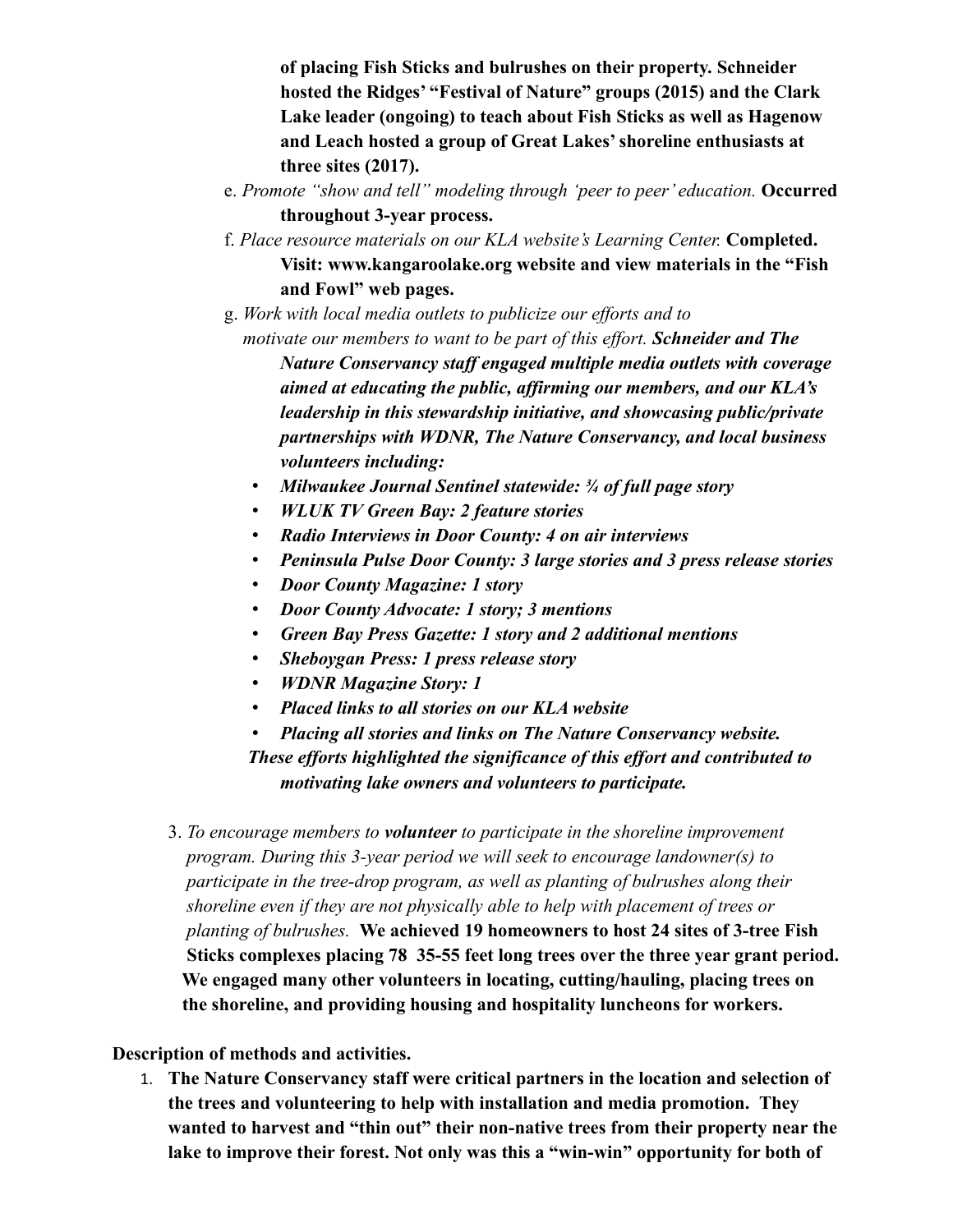**our organizations, this was the critical element of success for this project. Locating and harvesting 78 live trees would have been almost impossible to achieve otherwise.**

 2. **A significant amount of time went into researching, permitting, planning and coordinating. A great deal of time was spent in communicating with volunteer "hosts," volunteer workers, media promotion, and finally each year: placement, anchoring, photographing, and inspecting, and reporting on the Fish Sticks.** 

#### **e. Description of project products or deliverables.**

1. *The product of our program will be placing tree-drops along the shoreline of our members who participate in the program. At present we do not know how many members will participate. The language of "tree drops" was replaced with "Fish Sticks" as our various publics learned about this effort. Every year was a challenge to find hosts. Some "hosts" added multiple complexes (two 3-tree clusters). Year I had 6 hosts; Year II had 5 new hosts plus we added 1 tree to the 2-tree complexes from Year I; and Year III had 8 new hosts. In total, we had 19 "hosts" for 24, 3-tree or 4-tree complexes—see Attachment 1. A newly created brochure and cover letter was sent to every landowner on the lake—not just our KLA members. This both educated all landowners and "motivated additional hosts to participate.*

2. *A second product will be planting of hardstem bulrushes along shoreline areas of participating members where bulrushes have disappeared. A special effort will be made to obtain sites that are named as "sensitive areas" in our Lake Management Plan. We will work with our WDNR partners including our fish biologist if there may be a location that is not adjacent to one of our landowners, e.g. a rock pile area.* **A separate report on bulrushes will follow this Fish Stick reporting.**

#### **f. Description of data to be collected.**

*1. We and the tree-drop participant(s) will gather information including costs and resources that are required. From observations on how the tree-drop affects natural events, we will observe the presence of different fish, mussels, aquatic plants, bird-life, and other organisms in the vicinity of the tree-drop in various locations. 2. We are not aware presently where bulrush restoration has occurred successfully. If our efforts are successful, we will share our processes and success with other interested parties.* **We have documented expenses by year relating to our Year I: 15 trees, Year II: 30 trees, and Year III: 33 trees totaling 78 trees.** *See Attachment 2***. Bulrush restoration report to follow. We have completed a survey of Fish Stick "hosts" who were very satisfied with the education and placement process including communication. The first two years report some results of increased wildlife and year three hosts hadn't had enough time to report developments. Pre and Post placement photos where taken of each cluster as well as inspected after ice out.**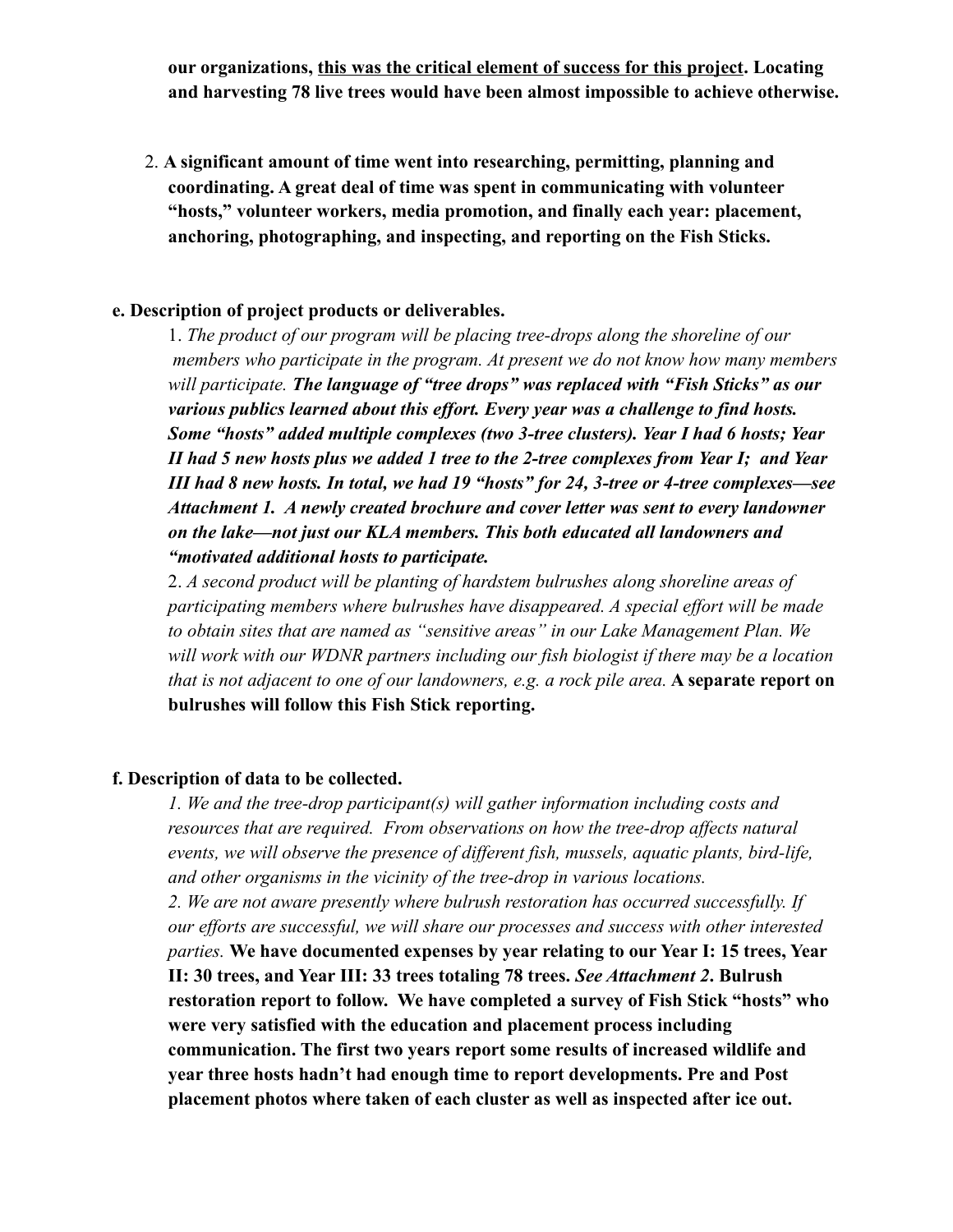#### **g. Description of existing and proposed partnerships.**

*Other than the Door County Nature Conservancy, we are not aware of any other partnering organizations at this time*. **The Nature Conservancy was our most critical partner as described above. In addition, Harbor Lumber, Inc. harvested our trees and used a paid worker to assist. Our media partners contributed significantly to public education. Throughout, we considered the WDNR staff as major contributing partners as well.**

#### **h. Discussion of role of project in planning and/or management of lake.**

*Shoreline improvement is important for lake biology. Our members may be unaware of the negative impact of development on our lake. Education is such an ongoing need and process. This will become the number one action priority of our Association for several years. This project is consistent with the extensive consultation our Association undertook with WDNR staff members who advised us on priority actions they'd recommend for our lake base on their extensive knowledge of our lake. We will be undertaking some EWM removal on our lake that is jeopardizing the north end of our lake. All water and EWM monitoring will continue.* **This grant was the key impetus for making this project a reality. KLA doesn't have the funds to accomplish this alone. Education of our members has been a clear result. In subsequent surveying of our members by professionals from Onterra, Inc., we achieved almost a 100% awareness of the fish stick program and its importance to shoreline restoration and preservation. Along with our bulrush initiative as well, we continued to educate members about buffer zones along the shoreline.** 

#### **i. Timetable for implementation of key activities.**

*We will initiate our research efforts in the spring of 2014. We will "kick off" this project*  with those that are interested, and we will begin planting at the best time in *spring/summer of 2014 that maximizes survival long term. We will initiate tree drops after permits are secured in the summer of 2014. Once substantial research on best practices has occurred, we will follow other best practice efforts that have worked elsewhere and develop motivational materials that will increase participation by our members.* **Completed. The Fish Sticks were harvested and placed in February of 2015, 2016, and 2017.**

### **j. Plan for sharing project results.**

*1. Project results will be shared with all landowners through our Newletters, Annual Meetings, and periodic written reports including Educational Papers during the project period. We will share the results and our processes with the other lake associations in northern Door County at our annual gathering. We will attempt to place stories in local media to educate the public in general and our members/potential members. If feasible and desired, we would be willing to share our experiences at a Lake Partnership Conference in the future. A final report will be submitted to the DNR at the end of the 3- year period.* **The above information demonstrates KLA's tremendous success in accomplishing our goals. When we started, we had no idea how many "tree drops," now "Fish Stick complexes," we would place. We believe our**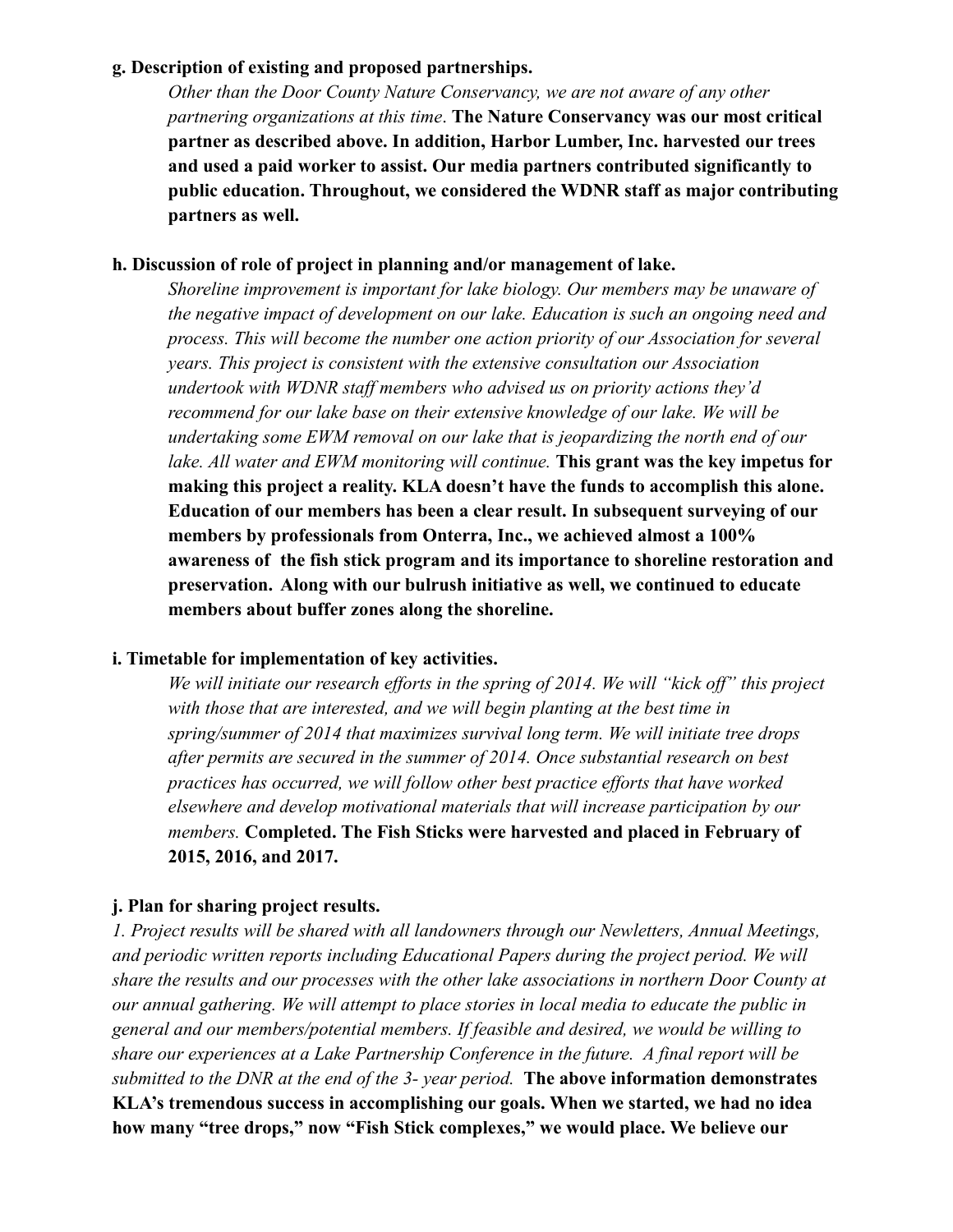### **efforts, especially with the media, have helped the education process statewide on the importance of "Shoreline Preservation and Restoration!"**

### **Lessons Learned from "Fish Stick Adventures"**

- 1. Much more time was spent recruiting, coordinating and communicating with "hosts" and volunteers than anticipated. "There's no such thing as a "free volunteer." This also included feeding, beverages, and celebrating together and it was Worth It! This built ownership, pride, and willingness to continue volunteering.
- 2. Much more time was spent with media which really paid dividends. Time was spent on the phone, emails, writing press releases, and stories for publications.
- 3. THE critical element of success was the partnership and proximity of trees from The Nature Conservancy. Access to live trees relatively close to the lake was key. (Trees had to come from 35 feet from the shoreline.) Their staff was amazing as well!
- 4. A big 4-wheel drive truck was sufficient to move trees on the ice. Adequate ice with limited snow was essential. When we began, we didn't know if we would move trees in the water vs. on ice in the depths of winter.
- 5. While we are sure it felt like a "broken record" at times to some, communicating with our membership and among members at every opportunity, led to increased participation.
- 6. Our method of securing trees by drilling holes through the trunk for the cable to pass through that would be attached to shoreline trees assured that the trees would not move. Having the right cable cutter made a huge difference. We learned the hard way the first year. We used a battery operated disc cutter to cut our 3/8's inch galvanized cable. A manual cable cutter, even the large one, "didn't cut it."
- 7. We learned with 8-10 hardy volunteer workers, we could move the trees that were 35-55 feet long up to and on the shoreline even though we struggled at times. A designated team leader/coach was very helpful. A separate team of 2-3 cablers would then follow and secure the trees. None of our 78 trees have moved since placement.
- 8. Using a volunteer professional tree cutter/hauler with equipment reduced our expenses and was important even though we needed additional paid help for this more risky task.
- 9. Creating the brochure with local pictures with educational information, some "lifted" from WDNR's Healthy Lakes initiative, and mailing it to all property owners was worth the effort in year III. The Brochure is *Attachment 3*.
- 10. Schneider was a persistent and organized leader who appreciated the ongoing support from all those involved including the staff of WDNR.

## *Attachment 1 Three-year Site Maps Attachment 2 Three-year Fish Stick Expenses Attachment 3 Fish Stick Brochure*

The 3-year Financial Report is on the next page for the Fish Sticks and Bulrush Grant. The full Bulrush report is contained in a separate document that will be submitted with this file. *Attachment 4a and 4b and 4c will be the files documenting volunteer hours. Attachment 5 will be the documentation of all financial transactions.*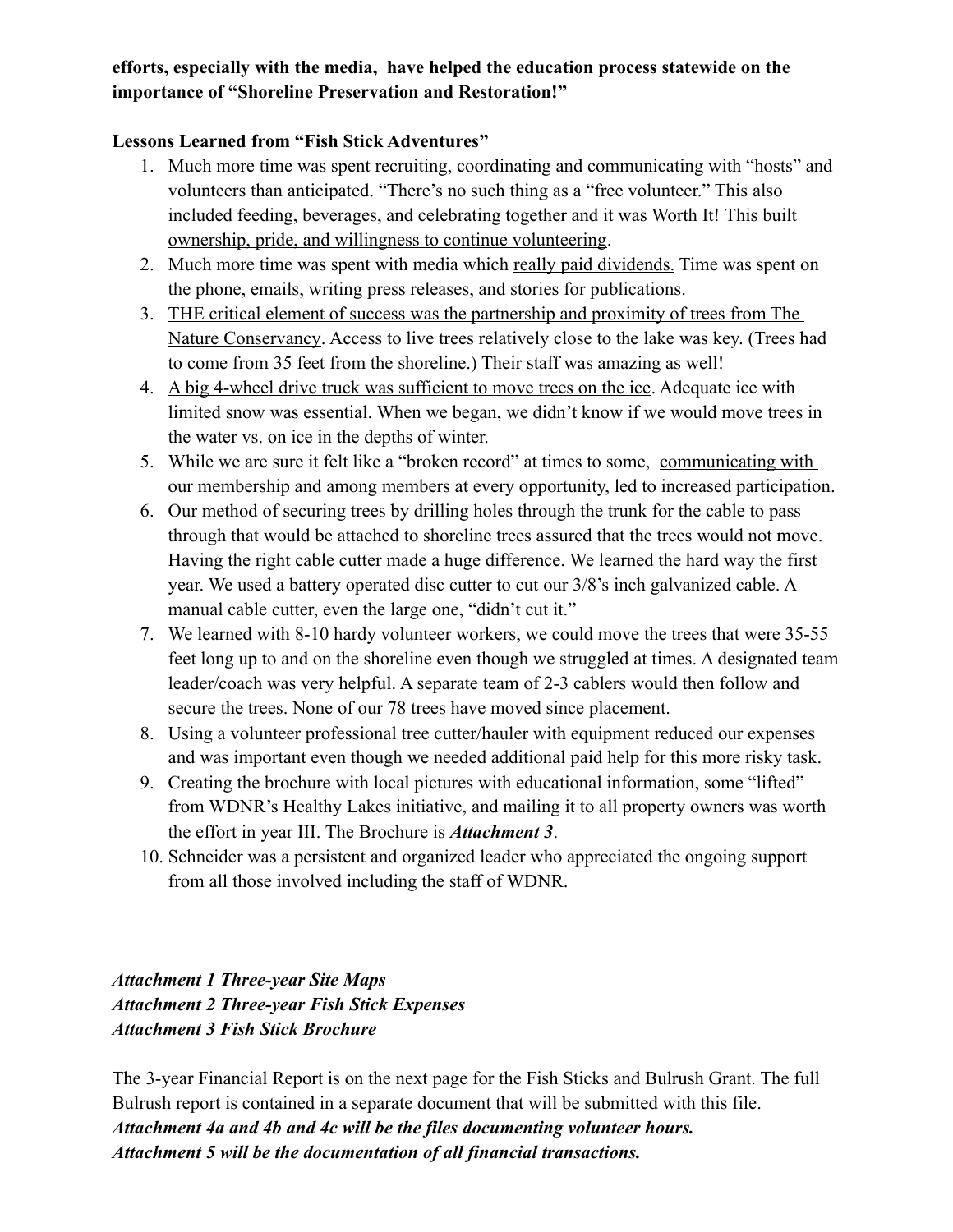## **SHORELINE PRESERVATION GRANT**

April 1, 2014 thru June 30, 2017

| <b>DATE</b>       | <b>DESCRIPTION</b>                                                 |                        | <b>BULRUSH</b> | <b>FISH STICK</b> | <b>BALANCE</b> |
|-------------------|--------------------------------------------------------------------|------------------------|----------------|-------------------|----------------|
| 2014              |                                                                    |                        |                |                   |                |
| JUN <sub>1</sub>  | <b>Grant Advance</b>                                               |                        |                |                   | \$2,250.00     |
| <b>JUL 27</b>     | <b>Bulrush Plants</b>                                              |                        | 295.40         |                   |                |
|                   | <b>Print DNR Time Sheets</b>                                       |                        | 5.80           |                   |                |
| <b>DEC 10</b>     | Galvanized Cable & Clips                                           |                        |                | 165.25            |                |
|                   | Garden Hose to Secure Trees                                        |                        |                | 29.54             |                |
|                   |                                                                    | Total expenses to date | \$301.20       | \$194.79          | \$1,754.01     |
| 2015              |                                                                    |                        |                |                   |                |
| <b>APR 16</b>     | Gas for Plowing, Dragging Trees, Transporting Volunteers - 2/13&14 |                        |                | 30.00             |                |
| <b>APR 20</b>     | Cable Cutter Tool                                                  |                        |                | 8.44              |                |
|                   | Meal for Volunteers                                                |                        |                | 76.00             |                |
| AUG <sub>12</sub> | Bulrush Plants & Transportation cost to P/U & Deliver              |                        | 117.29         |                   |                |
| <b>AUG 20</b>     | <b>Stamps for Special Mailing</b>                                  |                        | 24.50          |                   |                |
| SEP <sub>5</sub>  | 2nd oz. Stamps, Ink Cartridge, Envelopes                           |                        | 33.76          |                   |                |
|                   |                                                                    | Total expenses to date | \$476.75       | \$309.23          | \$1,464.02     |
| 2016              |                                                                    |                        |                |                   |                |
| JAN <sub>7</sub>  | Galvanized Cable, Clips & Hose                                     |                        |                | 395.18            |                |
| MAR <sub>9</sub>  | Food for 2/20 Volunteers' Lunch                                    |                        |                | 29.85             |                |
|                   | <b>Drill Bits</b>                                                  |                        |                | 24.24             |                |
|                   | <b>Harvesting Trees</b>                                            |                        |                | 200.00            |                |
|                   | Gas for Truck                                                      |                        |                | 30.00             |                |
|                   | Beverages for 2/20 Volunteers' Lunch                               |                        |                | 33.27             |                |
| APR <sub>6</sub>  | Food for 2/20 Volunteers' Lunch                                    |                        |                | 19.43             |                |
|                   | Sales Tax for Bulrush Plants Purchased 8/12/15                     |                        | 5.00           |                   |                |
| JUN <sub>8</sub>  | <b>Bulrush Plants</b>                                              |                        | 202.56         |                   |                |
| <b>OCT 14</b>     | Brochure Printing & Mailing                                        |                        |                | 276.59            |                |
|                   |                                                                    | Total expenses to date | \$684.31       | 1,317.79          | \$247.90       |
| Cont'd on Pg 2    |                                                                    |                        |                |                   |                |
|                   | <b>SHORELINE PRESERVATION GRANT - Page 2</b>                       |                        |                |                   |                |
|                   | April 1, 2014 thru June 30, 2017                                   |                        |                |                   |                |
| <b>DATE</b>       | <b>DESCRIPTION</b>                                                 |                        | <b>BULRUSH</b> | <b>FISH STICK</b> | <b>BALANCE</b> |
| 2017              |                                                                    |                        |                |                   |                |
| <b>JAN 25</b>     | Galvanized Cable & Clips                                           |                        |                | 371.62            |                |
| <b>MAR 23</b>     | Food for 2/11 Volunteers' Lunch                                    |                        |                | 88.15             |                |
|                   | Cut & Skid Trees                                                   |                        |                | 450.00            |                |
|                   | Gas for Truck                                                      |                        |                | 30.00             |                |
|                   | Beverages for 2/11 Volunteers' Lunch                               |                        |                | 44.42             |                |
| JUN <sub>7</sub>  | <b>Bulrush Plants</b>                                              |                        | 202.56         |                   |                |
|                   |                                                                    | Total expenses to date | \$886.87       | 2,301.98          | $-5938.85$     |

With full grant including the non-advanced sum of \$750, KLA funds paid an additional \$188.85.